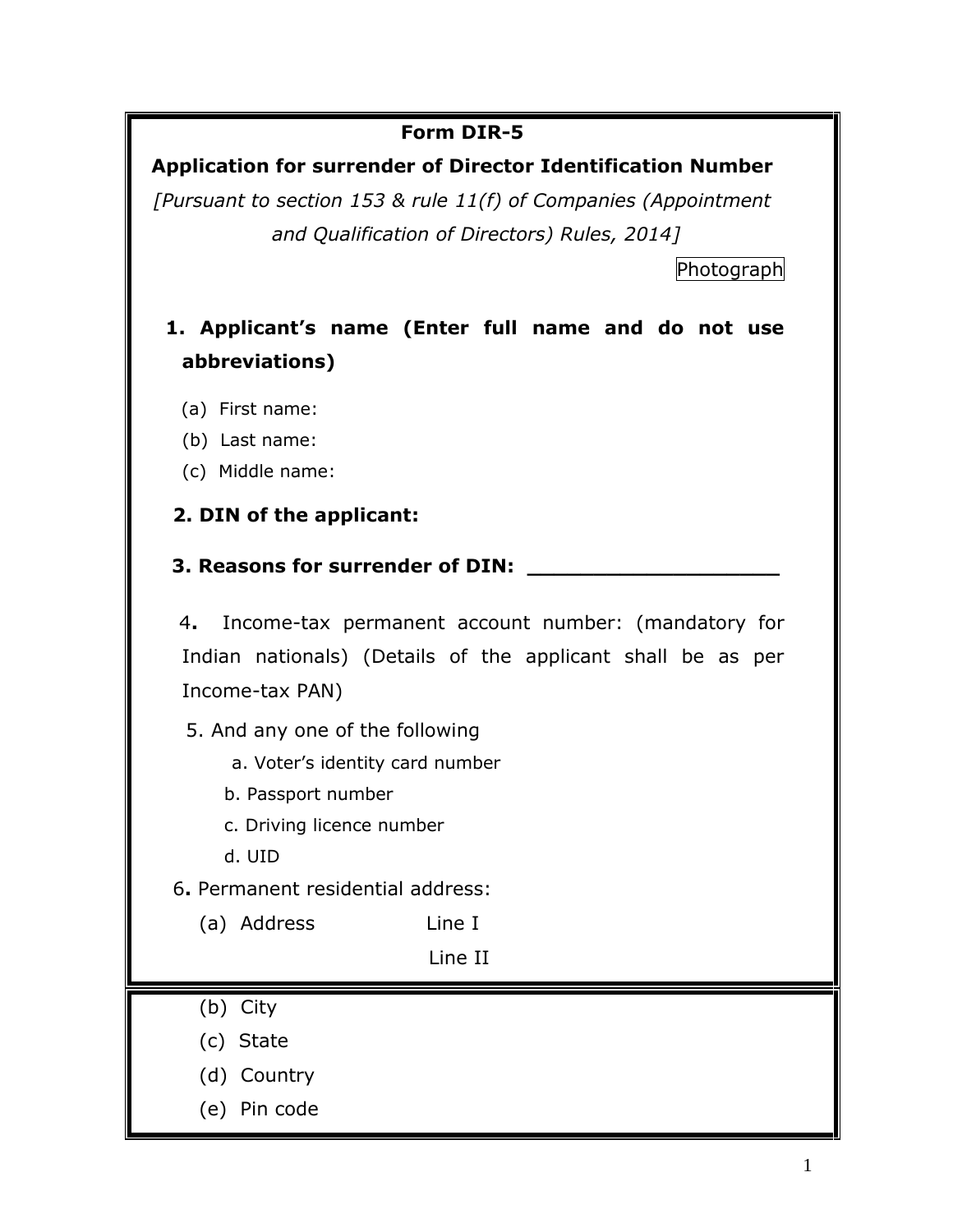- (f) Phone
- (g) Fax
- (h) E-mail ID
- 7**.** Whether present residential address is same as permanent residential address:
	- **O** Yes
	- **O** No

8**.** Present residential address: (previous residential address, if not residing at the present residential address for more than 1 year)

(a) Address Line I

Line II

- (b) City
- (c) State
- (d) Country
- (e) Pin code
- (f) Phone
- (g) Fax
- (h) E-mail id

9. Other information, if any, which the applicant intends to submit with regard to this application:

- 10**.** Whether the application is being digitally signed by the applicant himself:
	- **O** Yes
	- **O** No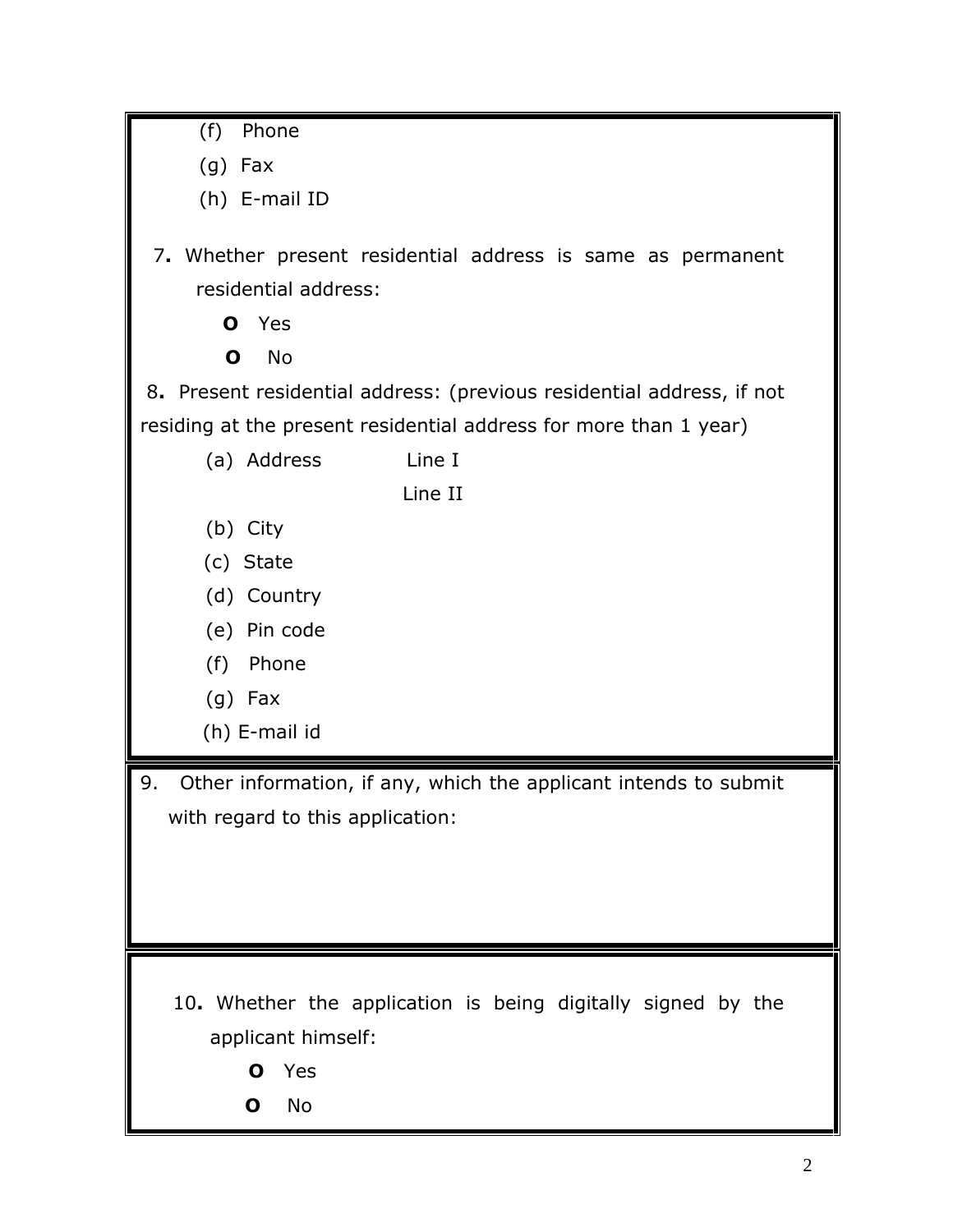I hereby also declare that

(a) the information and other particulars given in this Form are true and correct.

(b) I have never been appointed as director in any company and the DIN has never been used for filing of any document with any authority.

Signature of the applicant:

Date:

Place:

# **Certification**

I declare that I have been duly engaged for the purpose of certification/verification of this form. It is hereby certified that:

a. I have satisfied myself about the identity of the applicant based on the perusal of the original of the attached document Note: In case where the applicant is residing outside India the particulars have to be verified from the documents duly attested by the attesting authority as prescribed.

b. I also verify having attested the photograph of the said person:

(i) who is personally known to me; or

(ii) who met me in person along with the original of the attested documents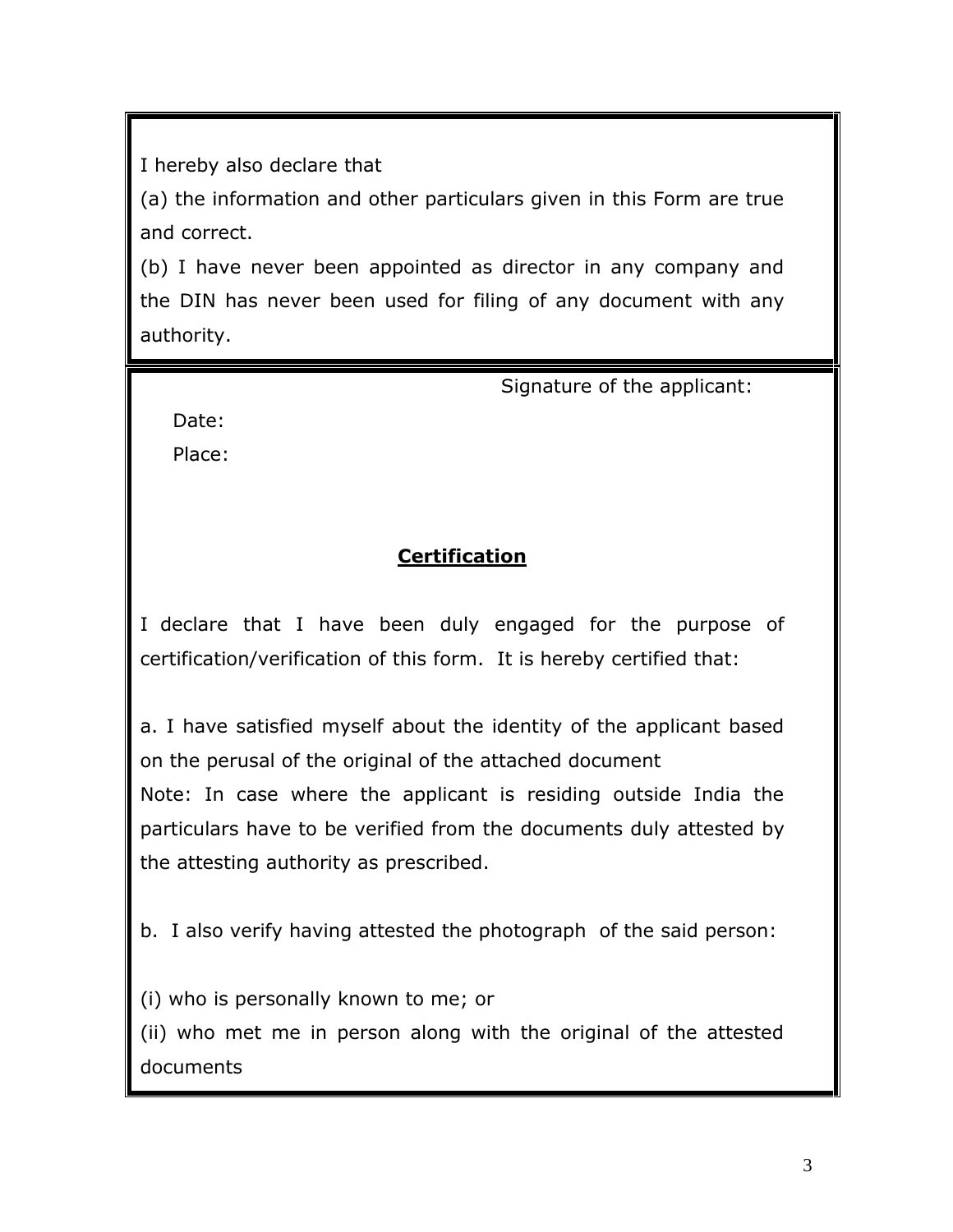c. It is further certified that all required attachments have been completely attached to this application

d. I have gone through the provisions of the Companies Act, 2013 and Rules thereunder for the subject matter of this form and matters incidental thereto and I have verified the above particulars (including attachment(s)) from the original records maintained by the Company/applicant which is subject matter of this form and found them to be true, correct and complete and no information material to this form has been suppressed. I further certify that:-

a. All the required attachments have been completely and legibly attached to this form;

b. I have kept a copy of this form and attachments thereto, in my records for future reference.

c. It is understood that I shall be liable for action under section 448 and 449 of the Companies Act, 2013 for wrong certification, if any found at any stage.

#### Verified by

Company Secretary in practice / Chartered Accountant in practice / Cost Accountant in practice Or Managing Director / Director / **Secretary** 

#### **Mandatory Attachments:**

**(1)** Proof of Identity:

For Indian Nationals:

(Any one of the following):

- **O** Income tax Permanent Account Number Card
- **O** Voter's identity card
- **O** Passport
- **O** Driving licence